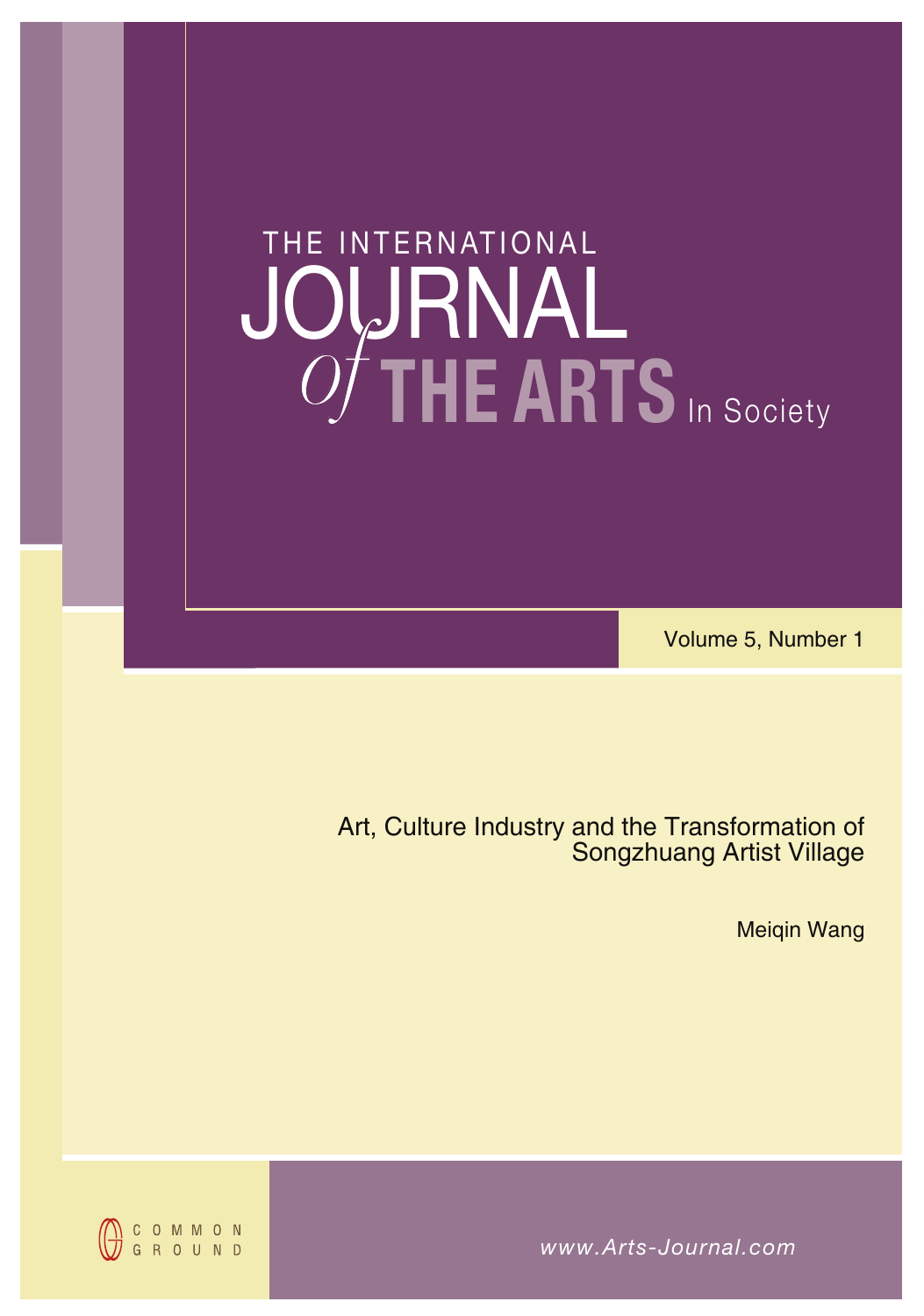THE INTERNATIONAL JOURNAL OF THE ARTS IN SOCIETY http://www.arts-journal.com

First published in 2010 in Champaign, Illinois, USA by Common Ground Publishing LLC www.CommonGroundPublishing.com.

© 2010 (individual papers), the author(s) © 2010 (selection and editorial matter) Common Ground

Authors are responsible for the accuracy of citations, quotations, diagrams, tables and maps.

All rights reserved. Apart from fair use for the purposes of study, research, criticism or review as permitted under the Copyright Act (Australia), no part of this work may be reproduced without written permission from the publisher. For permissions and other inquiries, please contact

<cg-support@commongroundpublishing.com>.

ISSN: 1833-1866 Publisher Site: http://www.Arts-Journal.com

THE INTERNATIONAL JOURNAL OF THE ARTS IN SOCIETY is peer-reviewed, supported by rigorous processes of criterion-referenced article ranking and qualitative commentary, ensuring that only intellectual work of the greatest substance and highest significance is published.

Typeset in Common Ground Markup Language using CGCreator multichannel typesetting system http://www.commongroundpublishing.com/software/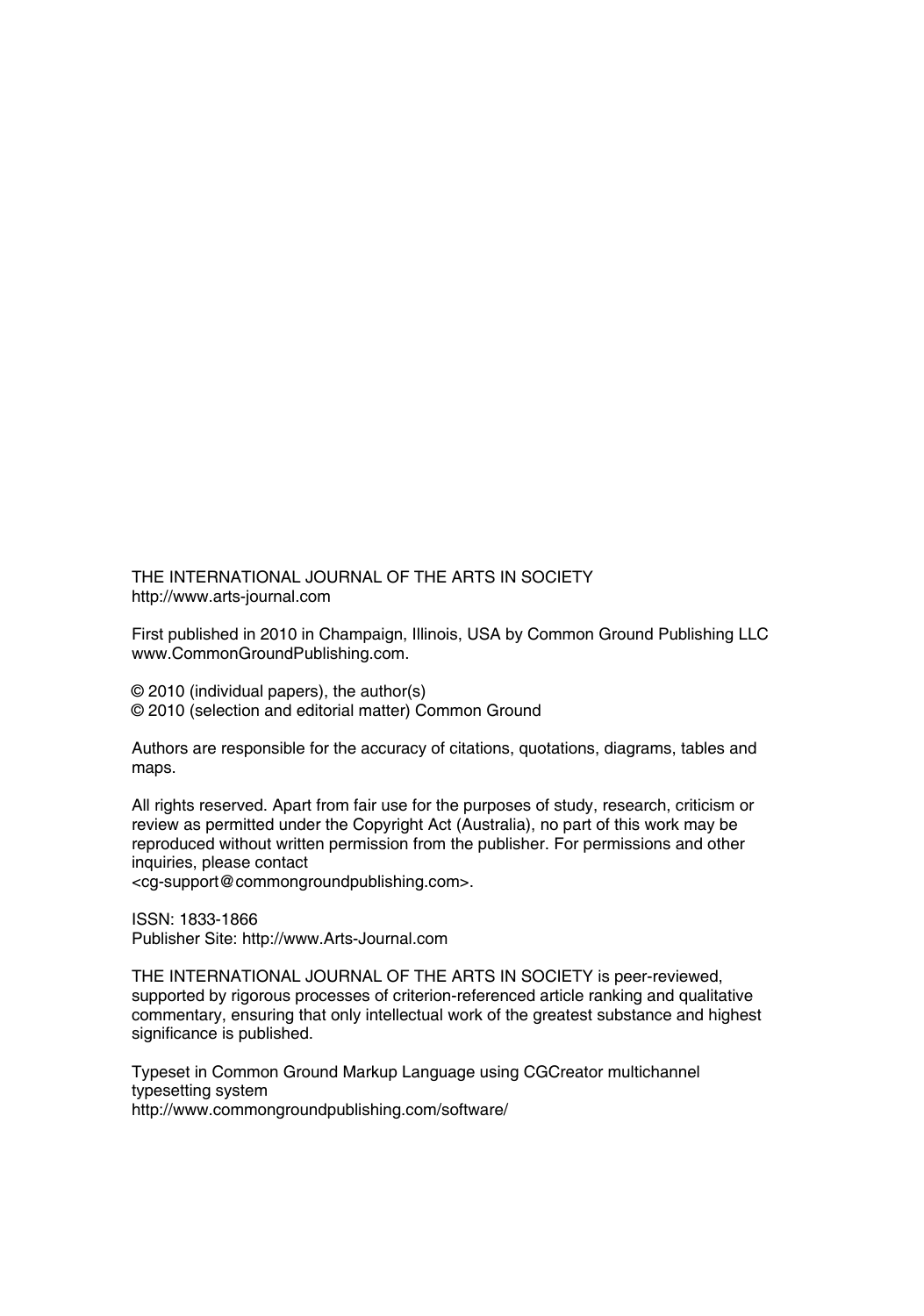# **Art, Culture Industry and the Transformation of Songzhuang Artist Village**

Meiqin Wang, California State University Northridge, CA, USA

*Abstract: The paper examines the formation and transformation of the Songzhuang Artist Village, a major contemporary artist community in Beijing's eastern suburb, in the context of China's opening to marketization and globalization. Emerged in the mid 1990s, the community had been an important site of contemporary art practice in China. Many independent artists chose to live in this place, experiencing a kind of self-imposed marginal existence, free from any official affiliation. In the eyes of the* authorities, the unofficial presence of artists like these had been a potential threat to the stability of *society. This hostile attitude, however, has changed dramatically since the beginning of the twentyfirst century. Responding to the call of the Chinese central government to develop culture industry, the local authority of Songzhuang has come to see the artist community as a valuable resource for developing local economy. With its support, the development of Songzhuang Artist Village has been* rapid. In a couple of years, this former rural village has become a growing national and global center *for contemporary art. Galleries, artiststudios, museums have been built; housing complexes,restaurants, and other facility spaces have been constructed; and regular art festivals and exhibitions have been organized. These new developments demonstrate the changing official perception about art and culture in China; in the meantime, they are also the marks of the rapid institutionalization and commercialization of this former autonomous artist community.*

Keywords: SongZhuang Artist Village, Alternative, Mainstream, Contemporary Chinese Art, Globalization, International Exhibitions, Independent Curators, Market Economy, Culture Industry

# **Introduction**

A **TOURIST VISITING** Beijing with an interest in contemporary art will probably be taken to Xiaopu village, the headquarter of Songzhuang Artist Village (figure 01). Located at the eastern suburb of Beijing, this village looks not much different from other rural or semi-rural areas surrounding Beijing at the first glance. The main street of the village has small commercial shops occupying low-rising structures on two sides and behind them are peasant style courtyards and further behind farmlands. Look closely, however, one will see stylized road signs, modern sculptures, and posters of art shows dispersing amid otherwise unattractive street views (figure 02). Furthermore, with the guide of an insider, our tourist will be surprised to discover that the village actually is saturated with artist studios, art museums, and galleries. Stay longer and one will find out various programs such as festivals, exhibitions, lectures,film screenings, experimental plays and others that are open to local artists as well as visitors. There is a full-fledged art world hidden here.

The International Journal of the Arts in Society



Volume 5, Number 1, 2010, http://www.arts-journal.com, ISSN 1833-1866 © Common Ground, Meiqin Wang, All Rights Reserved, Permissions: cg-support@commongroundpublishing.com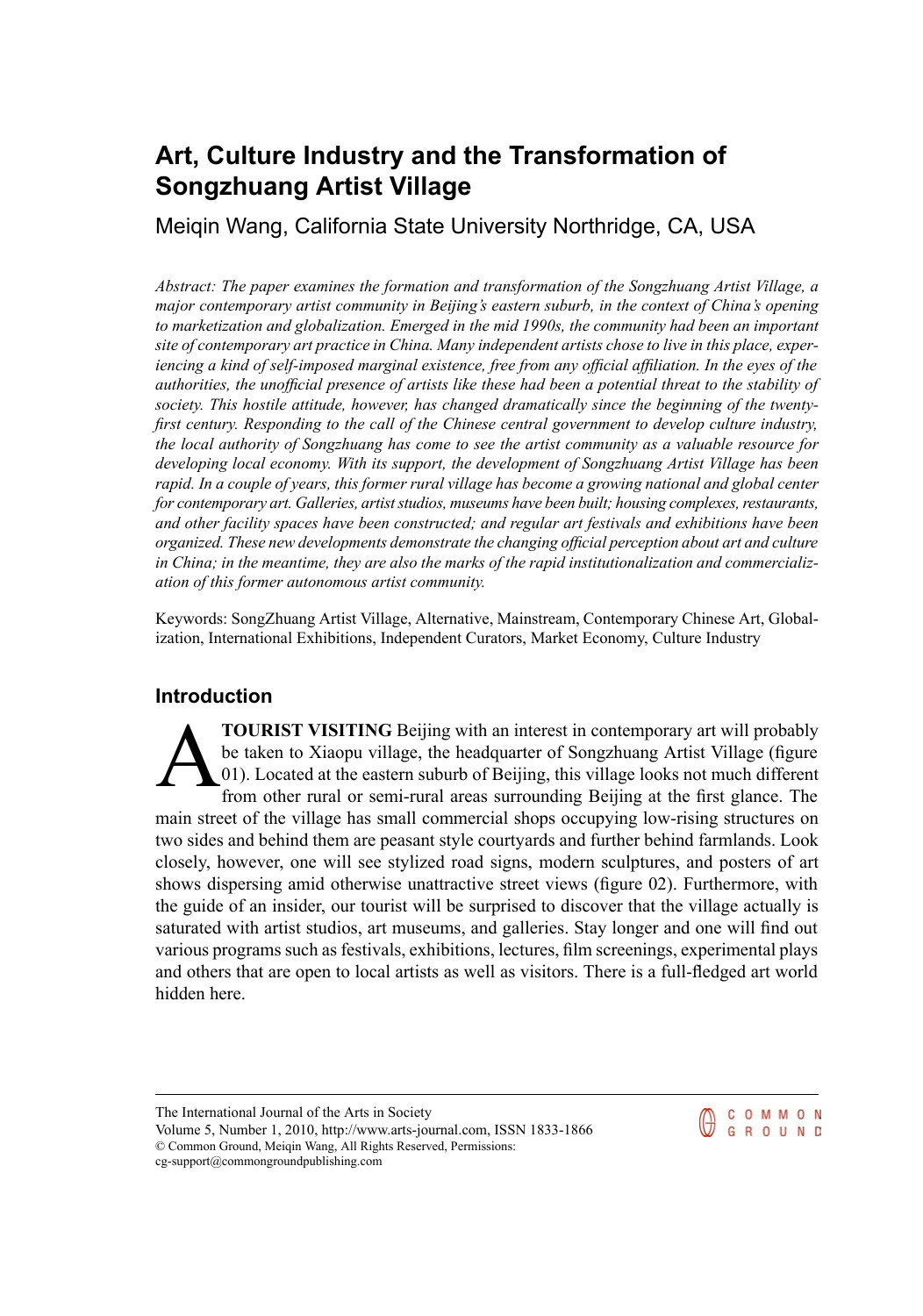For artists who are working outside the Chinese official art system,  $^1$  Songzhuang has long been seen as a hotbed for contemporary Chinese art and as a desirable place for an alternative life style. What is new, however, is its recent flourish as an officially recognized culture industry zone. With official sanction and investment, Songzhuang is now a well-institutionalized location for contemporary Chinese art production and it has been incorporated into Beijing's official tourist maps.<sup>2</sup> This recent transformation of Songzhuang Artist Village, from an alternative community to a mainstream location, resonates with the changing official attitude towards contemporary art and the opening up of culture for market mediations and consumptions in China since the beginning of the new century. This paper investigates the historical formation and recent transformation of the Songzhuang Artist Village and explores the impact of the changing economic climate on art production and administration in China.

#### **The Origin of the Songzhuang Artist Village**

The formation of the Songzhuang Artist Village was related with the Yuanmingyuan Artist Village, the first of its kind in China. This first artist village began to form in the late 1980s when several artists rent rooms and houses from local peasants in a rural village near Yuanmingyuan (the Summer Palace) in Beijing's northwest corner (figure 03). These former art graduates gave up their jobs in official institutions and became the first freelance artists in the history of the People's Republic of China. The location was chosen partially because of its proximity with several major universities in Beijing, from where the artists had easy access to new ideas and concerns circulating among intellectual communities.

By the beginning of the 1990s, Yuanmingyuan Artist Village had achieved a reputation of being an avant-garde enclave in China. Western diplomats, dealers and collectors began to frequent artists' residence, searching new Chinese art from these out-of-system or antimainstream artists. Media began to report on this unconventional social gathering, on young artists who lived a free and bohemian life style, and on their artistic activities. At its peak, Yuanmingyuan Artist Village boasted several hundreds of young romantics, including painters, poets and musicians, most of whom came because of their appreciation of the alternative cultural atmosphere prevailing in this community. The increasing reputation of this community, however, also drew many opportunists who came seeking overnight fame; in the meantime, it also brought the attention of the local authority, who responded by sending police to investigate artists living in the village.

It was in this context that Songzhuang Artist Village entered the historical stage. In 1994, some artists began looking for a new frontier as they planned to leave the now contaminated Yuanmingyuan.<sup>3</sup> Through an acquaintance, they discovered Xiaopu, a village in Songzhuang town in the eastern outskirt of Beijing.<sup>4</sup> The quiet rural environment fulfilled their need to stay close to Beijing, the culture and information center, but away from the city's hustle and

 $<sup>1</sup>$  Here I mean the art system that is dominated by the Chinese Artists Association, a national organization of artists,</sup> art historians, and critics. The organization has subordinate branches in every province across China and has maintained a centralized and hierarchical art system in China since 1949.

 $2^{2}$  For example, one will find information regarding the Songzhuang artist village at Beijing's major websites that introduce local culture and attractions such as http://www.beijingpage.com/tourism/#excursions and http://www.beijing-visitor.com/index.php?cID=412&pID=1209.

<sup>3</sup> Li Xianting, "I only Wanted to Live in a Countryside Courtyard," in *Black and White Songzhuang*, Zhao Tielin (Hainan Publishing House, 2003), 15-16.

<sup>4</sup> Ibid.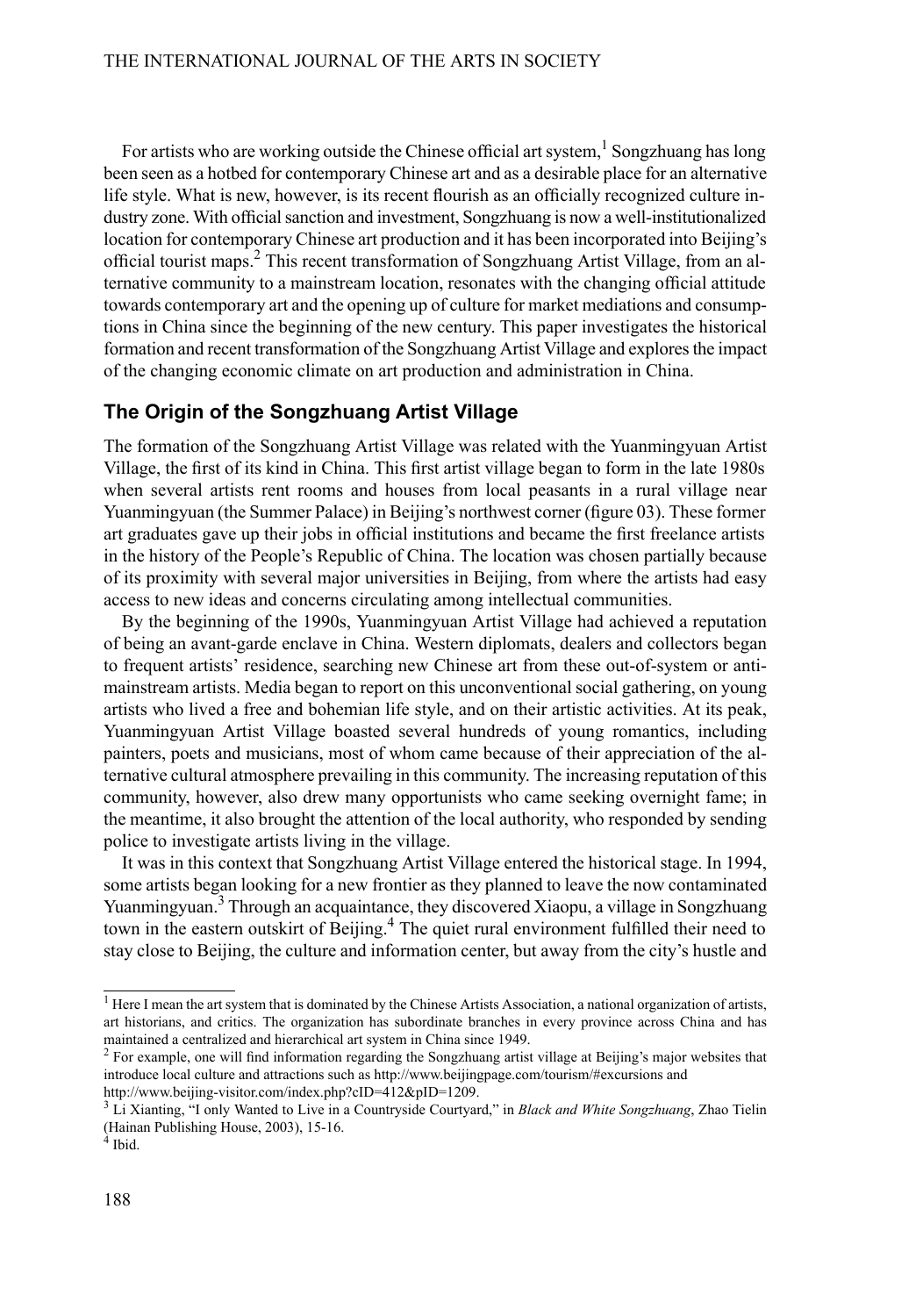bustle. The relatively convenient public transportation, spacious peasant courtyards, cheap housing price, and the idyllic countryside view all added to the appeal of this new location. Artists Fang Lijun, Liu Wei, Yue Mingjun, and Zhang Huiping were the first to settle down, together with the renowned art critic Li Xianting, the ardent supporter of avant-garde art in China since the  $1980s$ .<sup>5</sup> Many more artists soon joined these founding members by either renting or purchasing vacant houses when in 1995 the Beijing authority banished the Yuanmingyuan Artist Village.

Taking lesson from its predecessor, the new artist community maintained a rather low profile without attracting much public attention in its early years. Their presence at beginning received lukewarm welcome from the head of the village government and local farmers, who were suspicious about these new residents but nonetheless valued the economic returns that they brought to the locals. Therefore, more artists were able to move in. Young people across China came and when the vacant houses in Xiaopu village were filled, they spread in neighboring villages. By the end of the  $20<sup>th</sup>$  century, Songzhuang town gathered all kinds of cultural professionals, including artists, poets, writers, designers, musicians, actors, and others and earned its reputation as a headquarter of contemporary Chinese art.

China in the 1990s was well on its way of opening up towards a commercial society. The emergence of Yuanmingyuan Artist Village and then Songzhuang Artist Village were byproducts of the new economic policy and the resulting political relaxation, even though their existence was the direct result of individuals seeking an alternative way of living and art making. The very fact that artists could decide their own place of residence and could choose to become freelance artists is itself a result of the ongoing social reform in China. To meet the demand of various new economic sectors, the government had greatly loosened its previous control over individual mobility and employment. The massive urbanization in major cities drew all kinds of labors and professionals, who travelled across China for better jobs and opportunities. Many young artists were among the pioneersocial groups who moved in Beijing and began their career as a self-employed individual.

In the first half of the 1990s, however, the majority of Chinese people still had mistrust of individuals who were not local residents and who had no institutional affiliation. This mistrust certainly is a legacy of China's employment system in the Planned Economic Era, in which the state provided a job for everyone except self-employed peasants. State employees, be a teacher, doctor, construction worker, cashier, or artist (known as the cultural worker), all lived in the housing provided by their individual institutions (known as the work unit). Neighbors in the same building complex used to work for the same work unit and they often knew each other well. In this context, the presence of any outsider who did not work for a particular work unit would seem problematic and suspicious. Artists who moved in Beijing from other parts of China as freelance individuals were encountering this kind of social discrimination. They were called vagrants (*mangliu-*meaning people who float blindly) and were seen as source of potential threat to community safety and stability. This explains the general hostile attitude that local residents and police had for artists who gathered around Yuanmingyuan.

<sup>5</sup> Ibid.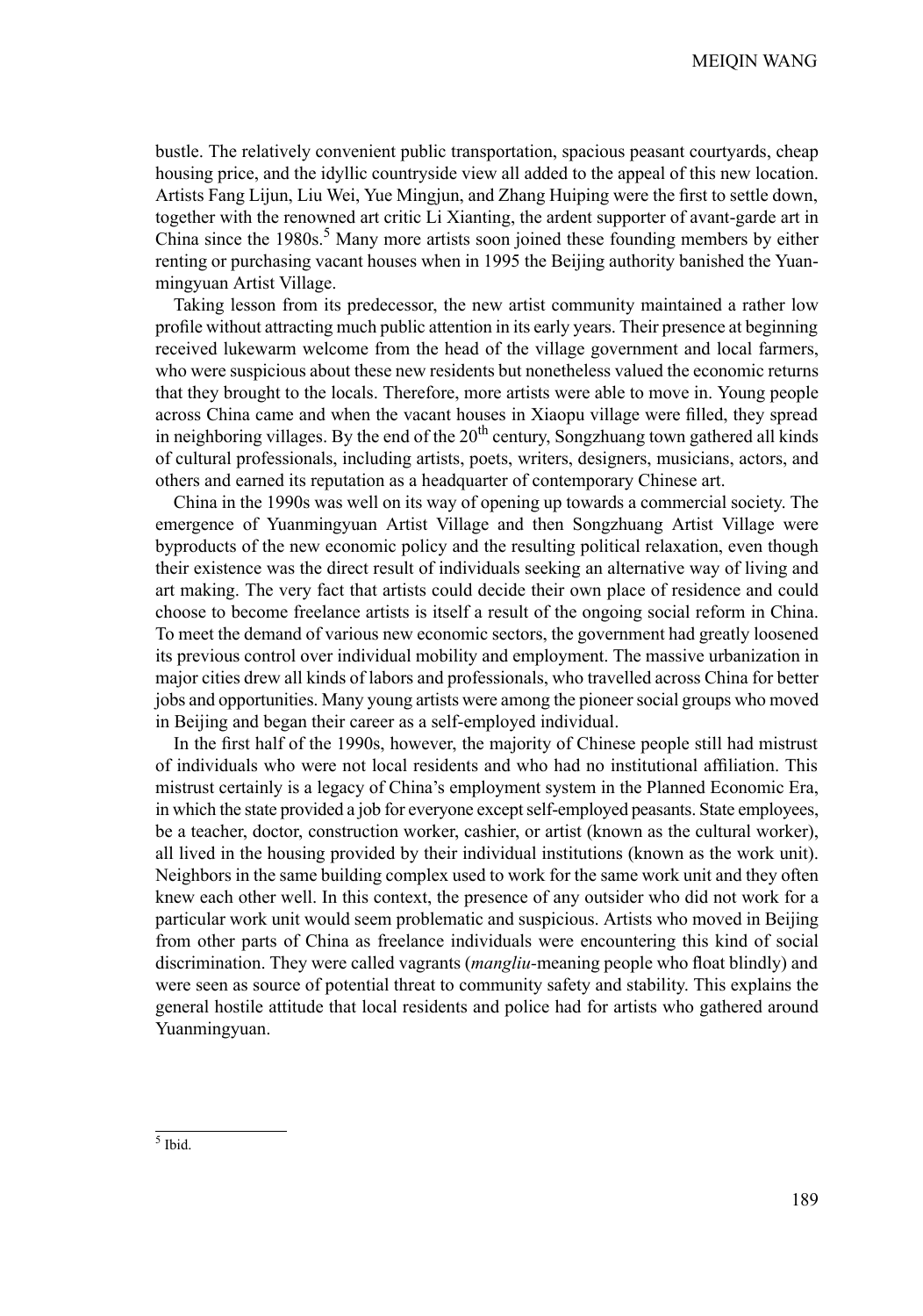Songzhuang Artist Village rose in a different context. On the one hand, in 1994 Chinese government began reforming the socialist housing system. <sup>6</sup> Under this reform, work units gradually withdrew their responsibility of providing free housing for their employees and commercial housing started to take over. By the end of the 1990s, the traditional sense of community and neighborhood became increasingly irrelevant as wealth now determined where one would live. On the other hand, the integration of Chinese economy into the global economy and the market-oriented economic structure required the availability of a large number of population who could move freely from one city to another and even from China to other countries. People having the courage and freedom to move from one place to another have thus become an important new economic force. Beijing alone has drawn millions of migrant population for its massive urbanization, which greatly complicated the components of population there. In this context, freelance artists no longer seemed out of place and the term vagrant gradually fell in obsolete.

There were probably other factors that contributed to the final eviction of Yuanmingyuan Artist Village in 1995. In the eyes of the authorities, the potential subversive nature of art and culture created by these individuals outside of the official system was a risk that they were not ready to take yet. In particular, the close relationship between the Yuanmingyuan and the intellectual communities from the nearby universities posed a potential threat.<sup>7</sup> The involvement of foreign diplomats and press further complicated the situation, as they tended to promote these artists as dissidents who were rebellious against the authorities. $8 \text{ In comparison}$ ison, the location of Songzhuang, the eastern suburb of Beijing, gives the new artist community an advantage, as it is far away from the leading intellectual communities in northwestern part of the city. Throughout the 1990s, artists at Songzhuang seldom organized exhibitions or events that drew a wide public attention and their presence was almost invisible among the general public in China.

#### **A Local with Global Connections**

Within the global contemporary art world, however, since its inception in 1994, Songzhuang had inherited the reputation of the Yuanmingyuan Artist Village as a site of avant-garde and unofficial art. International Critics, curators, dealers, and collectors constantly visited Songzhuang seeking new Chinese art. The existence outside of the official art system that artists experienced here, to a great degree, was taken into favorable consideration when their art was examined. In terms of the actual artistic styles, Songzhuang artists varied as much

<sup>&</sup>lt;sup>6</sup> In 1994, the Chinese State Council issued a document titled "Decision to Deepen Housing Reform in Cities and Towns," in which it delineates the goal of establishing a market-oriented new housing system. In 1998, the State Council issued a new document that further promoted the commercialization and marketization of housing system. The two documents brought an end the welfare-oriented public housing distribution system that had been practiced for almost forty yearsin China. After that, work units nationwide stopped providing free housing for their employees and commercial housing system began to take over.

 $<sup>7</sup>$  One can be easily reminded of the democratic movement at the Tiananmen Square in 1989, in which university</sup> students played a major role.

<sup>&</sup>lt;sup>8</sup> During the early 1990s, many exhibitions of these artists were shown in foreign embassies where the Chinese government had no control. Besides, artists were reported as rebellious heroes in mainstream media in the West such as the *New York Times Magazine* and *Art In America*. See Andrew Solomon, "Their Irony, Humor (and art) Can Save China," *The New York Times Magazine,* Dec 19, 1993; Lynn MacRitchie, "Report from Beijing: Precarious Paths on the Mainland," *Art in America*, vol.82 (1994): 51-53, 57.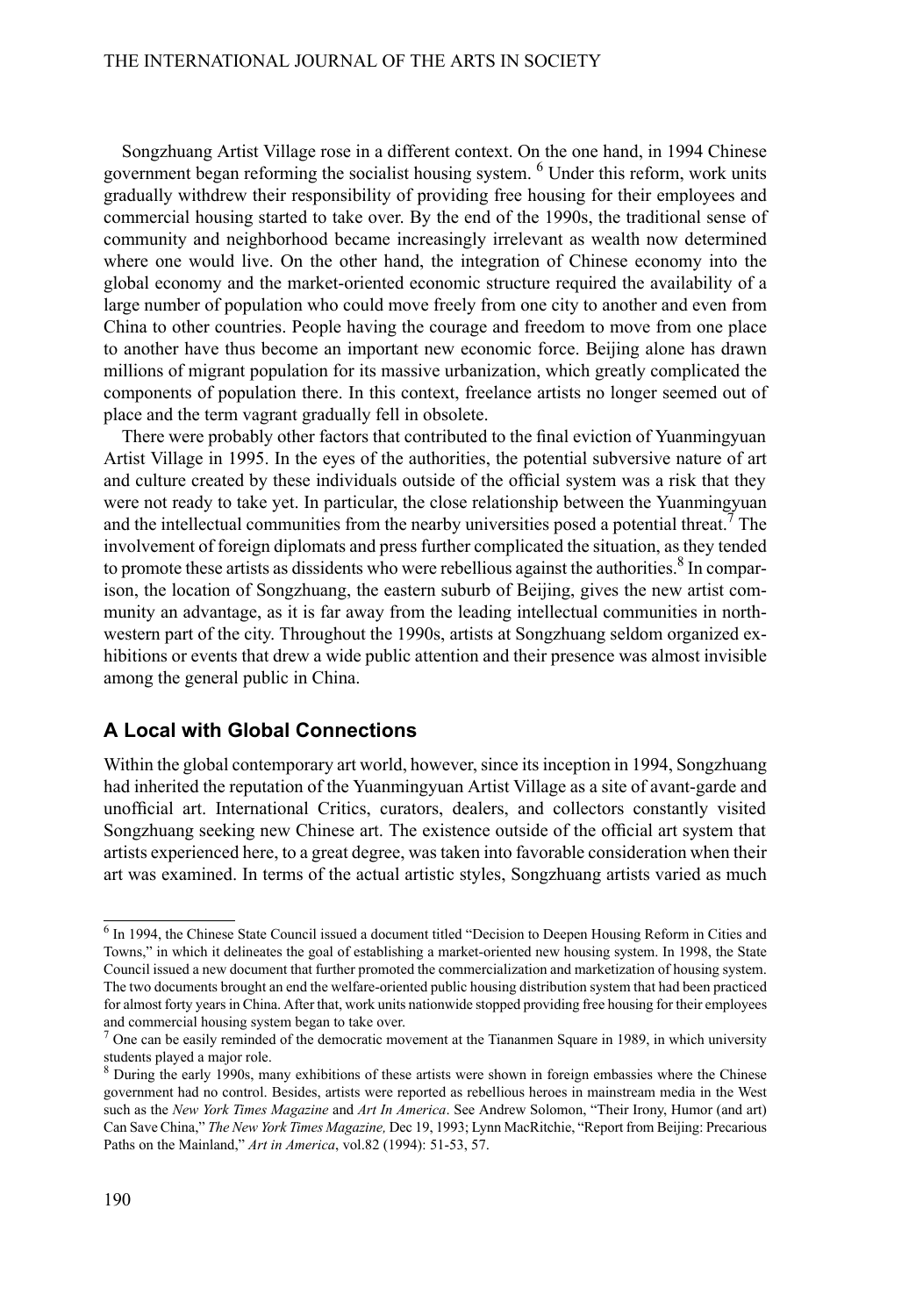as those living in other parts of China. Nonetheless, the dominant styles circulating in Songzhuang were associated with critic Li Xianting, who continued his support of artists working outside of the official art system in the 1990s through writing on their art and curating art exhibitions. His theorization of styles created by village artists (first at Yuanmingyuan and then Songzhuang) became the foundation of popular understanding of these artists in the international art world and contributed greatly to the success of their career.

Many young artists came to Songzhuang with a hope that their art would attract Li Xianting's attention and they could receive his theoretical and practical support.<sup>9</sup> Others came for the atmosphere and reputation of Songzhuang, since it had become a major place where international art professionals frequented. A great advantage that many artists came to enjoy asthey moved inSongzhuang wasto share information about the art market and international exhibitions. Hence, the "alternativeness" of Songzhuang, and of a few other artist villages alike, was merely in reference to the official art system in China; artists here were eagerly embracing the international art system and its culture. Indeed, the emergence of the Songzhuang Artist Village as an important location of contemporary art is not entirely a product of the market reform in China. Externally, Songzhuang benefited greatly from the new development happening in the international art world under the impact of globalization. In particular, the rise of contemporary Chinese art in the international art world in the same decade, as part of the development, greatly sustained the continuous existence of this artist village. It is a case of successful interaction between the global art mainstream and the marginalized local artistic practice, in which the local creatively utilizesits global connections as an alternative to bypass the undesirable local official system. Globalization here serves as a positive dynamism for the benefits of the local.

The rise of contemporary Chinese art, as part of the rise of non-Western art in general, is itself closely associated with the transforming landscape of the global contemporary art world since the 1990s in response to the rapid globalization. As pointed out by many scholars, with the formation of all kinds of transnational networks—cultural, technical, communicational, and travel and migration—globalization has prompted new approaches to making art and displaying art, new theories for explaining art and new perspectives for viewing art.<sup>10</sup> A major component of this transformation is the popularity of international art exhibitions, in the forms of art biennials and triennials, as an important cultural apparatusfor contemporary art production. International art biennials/triennials worldwide, including the long established ones such as the Venice Biennale and the Sao Paulo Biennial and the more recent ones such as the Havana Biennale, the Kwangju Biennale, and the Manifesta, have become a major agency that defines, validates, and honors the most cutting edge artistic innovations. Accompanying the proliferation of international biennials/triennials, independent curators emerged as the new avant-garde figure of the art world and have exerted significant influence in the production and display of contemporary art as well as contemporary culture as a whole.<sup>11</sup>

 $9$  Li Xianting is also well known for his hospitality towards unestablished artists who came to him seeking help. He would offer his critique to their art, and when conditions allowed, he would even accommodate them temporarily. <sup>10</sup> For more discussion, see Charlotte Bydler, *The Global ArtWorld Inc.: On the Globalization of Contemporary Art* (Uppsala: Uppsala University, 2004) and Tim Griffin, "Global Tendencies: Globalism and the Large-Scale Exhibition," *Artform*, vol.42, iss.3 (November 2003): 152-167.

<sup>&</sup>lt;sup>11</sup> Responding to the rising importance of independent curators in the contemporary art world, some scholars have called them the "central player in the broader stage of global cultural politics; others have announced the coming of "the era of the curator." See Mari Carmen Ramírez, "Brokering Identities: Art Curators and the Politics of Cul-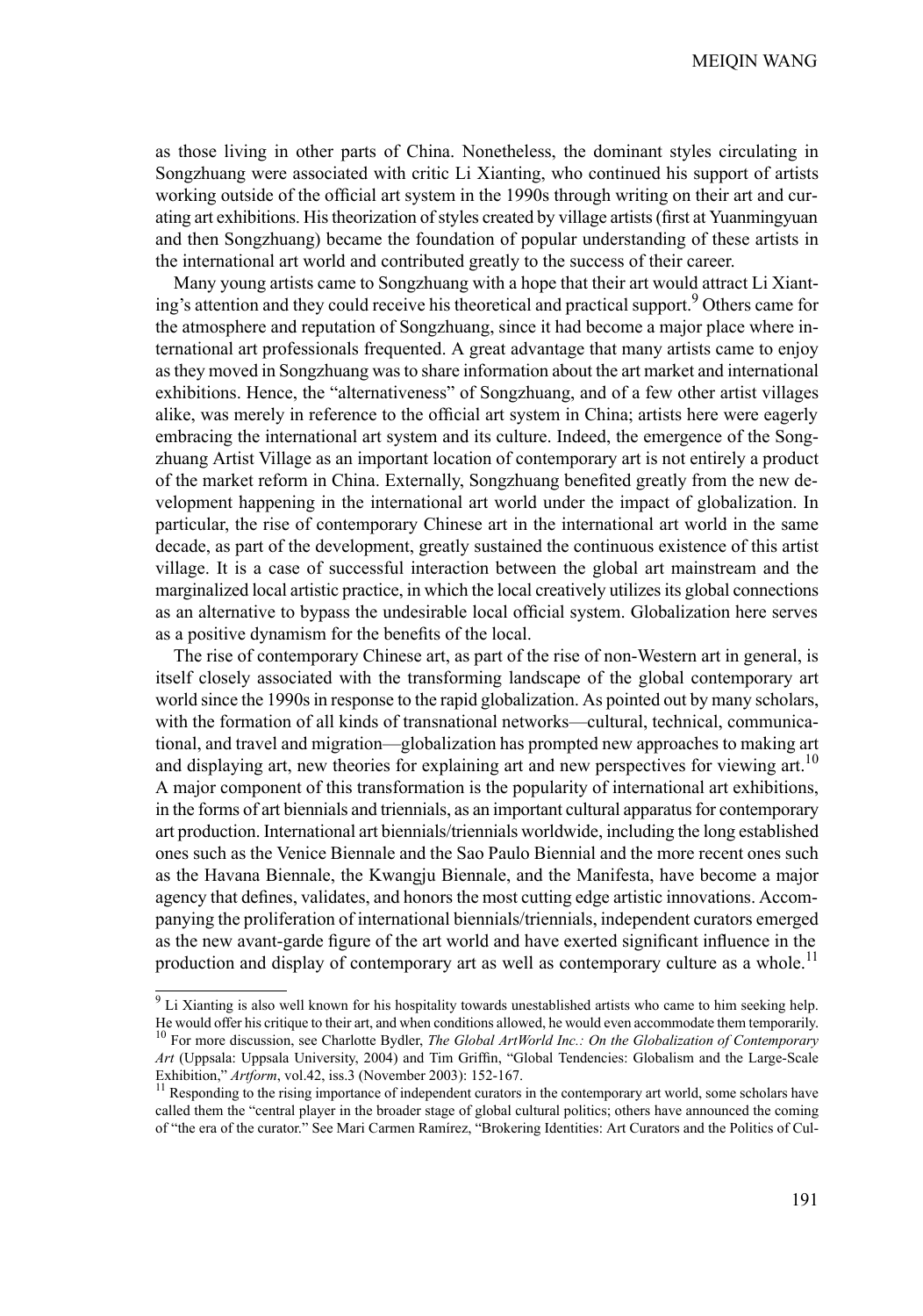Independent curators refer to individuals who are not affiliated with any particular institution and who work independently as the mastermind of international exhibitions in initiating ideas, formulating themes, selecting artists, etc.<sup>12</sup> In their efforts to break down the old Euro-American centric canon and to encourage new artistic discourses, independent curators have introduced Asian art, African art, and Latin American art into the center of the global art world—various international biennials and triennials.

It was against this background in which international exhibitions and their curators have become the principal arbitrators of the contemporary art world that contemporary Chinese art was first introduced into the global art world. The 1993 Venice Biennale is historically significant in this regard, as it included fourteen Chinese artists, as a result of the collaborative work among several curators including Li Xianting.<sup>13</sup> It was the first time that contemporary Chinese art ever made a presence at an international biennial, and the participation in Venice Biennale, arguably the pinnacle of all international exhibitions, brought immediate attention to these artists. Political Pop, Cynical Realism, and Gaudy Art—terms coined by Li earlier that year—became circulating in the international art world; the main practitioners of these artistic styles such as Fang Lijun, Liu Wei, and Yue Mingjun came to be recognized as the representatives of contemporary Chinese art (figure 04). Many of them were subsequently invited to other prominent international exhibitions worldwide and their art soon became popular in the global art market.

The growing international visibility of Chinese artists served as a perfect recognition of Li Xianting's status as a leading figure in the Chinese contemporary art scene. Much attention, as well as enthusiastic reviews, was devoted to these Chinese artists who exhibited at the Venice Biennale in 1993, which in turn brought up a widespread international passion for contemporary art from China.<sup>14</sup> Since several of these artists and particularly Li Xianting were associated with the Yuanmingyuan Artist Village and then Songzhuang after the former's collapse, many international curators, dealers, and collectors regarded Songzhuang as a major destination for contemporary Chinese art. Their frequent visit had greatly boosted the reputation of Songzhuang as a leading contemporary artist community and had also created diverse networks between art professionals in China and various art institutions and agencies outside of China.

With the increasing networks of showing and selling art internationally, artists at Songzhuang could well afford maintaining their low profile within China. This helped shield Songzhuang off serious official attention and intervention. Simultaneously, as an important

tural Presentation," in *Thinking about Exhibitions*, ed. Reesa Greenberg, Bruce W. Ferguson & Sandy Nairne (London and New York, Routledge, 1996), 21-22 and Michael Brenson, "The Curator's Moment," *Art Journal*, vol.57, iss.4 (1998): 17.

 $12$  The first of its kind is generally believed to be the Switzerland historian Harald Szeemann, who practiced as independent curator as early as 1970s and conceived art exhibitions as a spiritual undertaking to generate alternative ways of organizing society. Daniel Birnbaum, "When Attitude Becomes Form: Daniel Birnbaum on Harald Szeemann," *Artforum International* v.43, no.10 (Summer 2005): 55.

<sup>&</sup>lt;sup>13</sup> The 1993 Venice Biennale was directed by curator Achille Bonito Oliva; Li Xianting and Italian art historian Francesca dal Lago served as independent curators for selecting participating Chinese artists.

<sup>14</sup> A few examples here: Andrew Solomon, "Their Irony, Humor (and art) Can Save China," *The New York Times Magazine,* Dec 19, 1993; Orville Schell, "Chairman Mao as Pop Art," in *Mandate of Heaven: A New Generation of Entrepeneurs, Dissidents, Bohemians, and Technocrats Lays Claim to China's Future* (New York: Simon & Schuster, 1994), 279-292; *Wang Guangyi: La Grande Critiqu*e (France: Galerie Bellefroid, 1993); and Lynn MacRitchie, "Report from Beijing: Precarious Paths on the Mainland," *Art in America*, vol.82 (1994): 51-53, 57.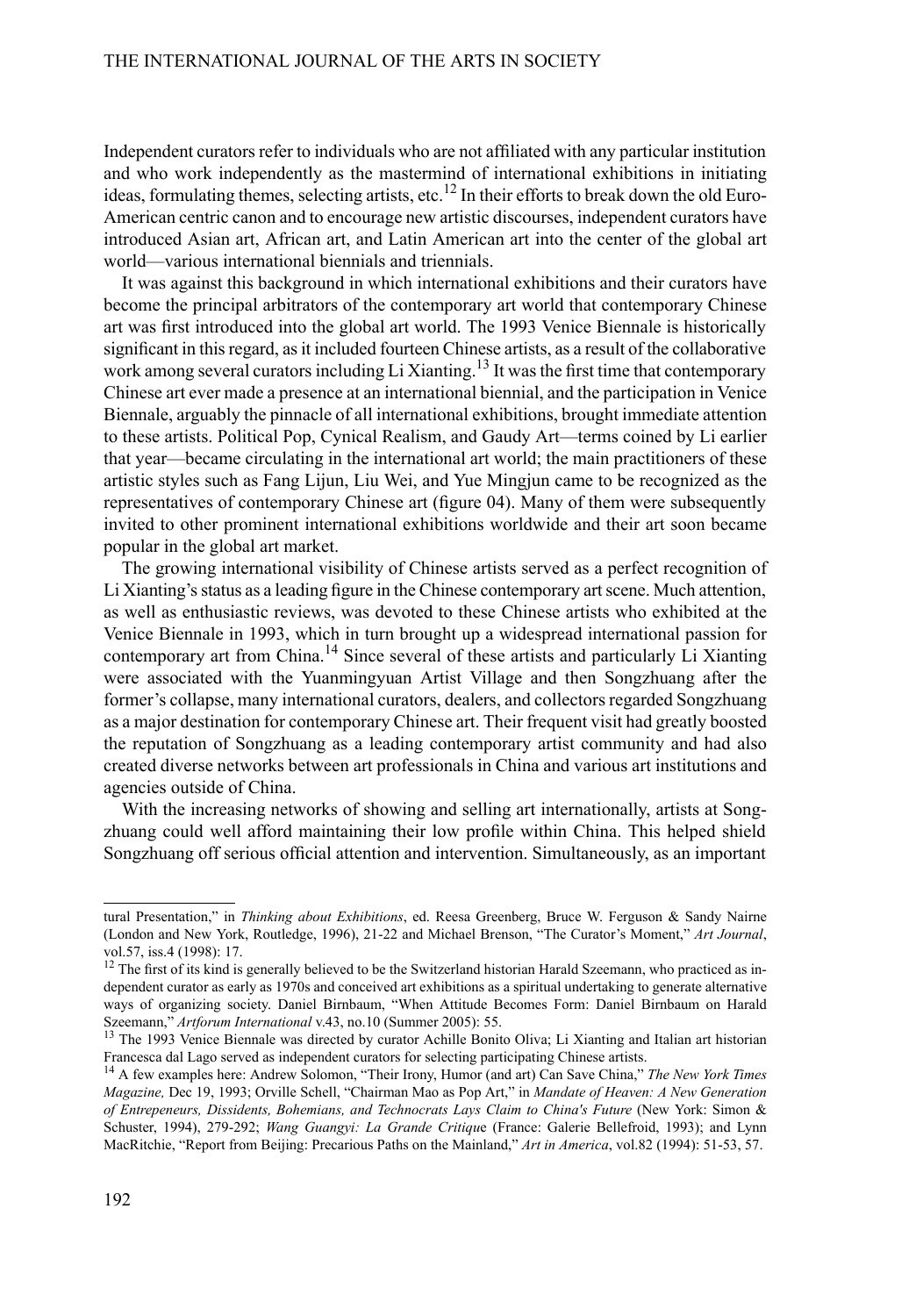alternative space outside of the official institutions in China, it has attracted artists and youthful romantics from all over China as an enclave where people could live freely and probably pursue pleasures that were not tolerated in regular social environments. It was this combined reputation of being a free and alternative place and being a land of international connections and opportunities that sustained the continuous expansion of this artist village. Over the years, cultural professionals of all kinds came to reside in Songzhuang and their presence further enhanced the cultural ambience of this countryside art community. The transnational networks have functioned as an important alternative for people here who seek personal career success without following the traditional approach in a very centralized and hierarchical official cultural system in China. From the perspective of art, this alternative contributed to the increasing dynamism of the Chinese art world and the diversity of artistic styles. In practice, this has provided individual artists with a higher degree of freedom, meaning they are free from the norms and customs of the official culture in China. Thus, these individuals could call themselves independent artists, of course not independent from the international art market, but from the Chinese official art system.

#### **From Alternative to Mainstream**

Songzhuang Artist Village had maintained its autonomous identity, as an alternative and self-marginalized artist community outside of the mainstream Chinese art world for a whole decade. Then it was drawn into the national movement of culture industry. The launch of culture industry at the turn of the twenty-first century is a logical development of China's massive economic reform and its integration into the global economy. It also marks a beginning of the reform on cultural production and administration system in China, from a centralized and fixed system to a multifaceted and flexible one, in which local governments are given more autonomy in dealing with cultural affairs. With this new reform, culture is no longer exclusively employed as a tool for political ideologies or public education but also a flexible and desirable source for economic growth. In light of new official perception about culture, China has witnessed a growing political tolerance towards alternative cultural practices, suggesting a new era in terms of the relationship between culture and politics.

In the era of culture industry, various levels of government in China have come to view contemporary art communities in their juridical districts with a new perspective. In this new trend of harnessing cultural resources for economic development, Songzhuang town pioneered in its efforts to boost culture industry in the field of contemporary art. Since 2004, local officials have worked closely with artist residents and initiated a series of projects to facilitate the growth of the artist community. To announce the presence of artists, they established a bulletin board on the side of the main road that leads to Songzhuang (figure 05). The header on the board reads: "Welcome to Song Village Chinese Contemporary Artist Community."<sup>15</sup> Then in smaller fonts one reads a rather bold tone announcing the significance of Songzhuang artist community in comparison with other internationally renowned artist villages in France, Germany, and the USA. In both English and Chinese, this government established billboard authorizes the legal status of the artist community and acknowledges the importance of Songzhuang as an internationally recognized artist village. With this, the former vagrant

<sup>15</sup> Songzhuang could also be translated as Song Village since *zhuang* means village.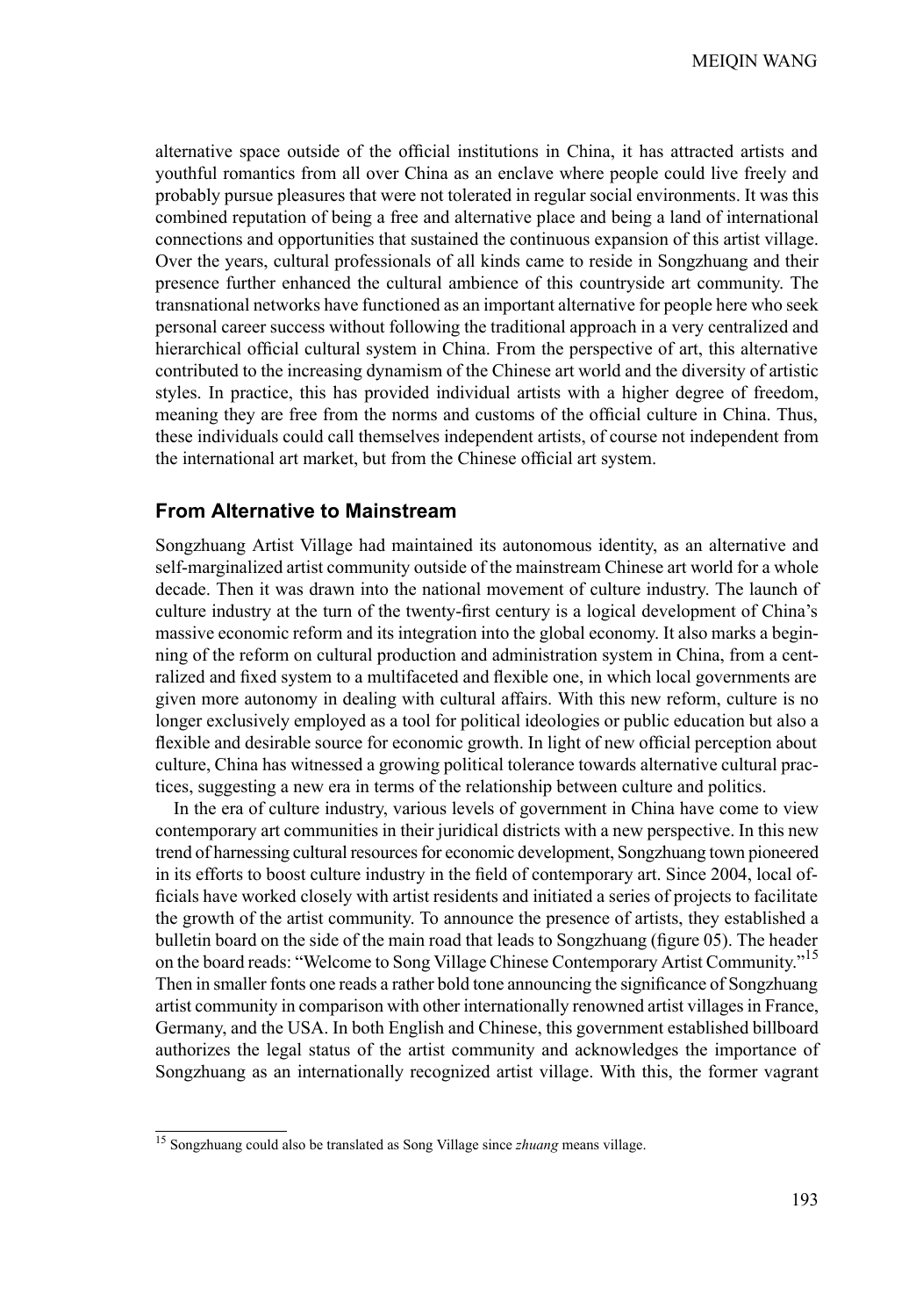artists have become officially recognized professional artists, and their presence is now accepted and celebrated.

Following the official authorization, the development of Songzhuang has been spectacular. Since 2004, many organizations have been established, including Office of Cultural Development in 2004, Art Promotion Center in 2005, and Artists Group Reception Center in 2006. In 2006, Songzhuang also successfully obtained the Beijing municipal government's recognition as one of Beijing's first ten Culture and Creative Industry Clusters, among which Songzhuang was the largest in its size.<sup>16</sup> This is an achievement itself and also a significant drive for further development. By September 2009, the number of all kinds of cultural professionals living in Songzhuang was reported to reach 3000, while in 2004 it was around  $300<sup>17</sup>$  To house the sheer number of artists and other cultural professionals, numerous housing and studio complexes were built, together with galleries and museums that were designed to display and sell their work. This rural area is now not only saturated with art professionals, but also filled with art institutions. In 2004, the only landmark of Songzhuang Artist Village wasthe bulletin board on the road; by 2006 thisroad sign was overwhelmingly dwarfed by museums, galleries, and other structures that ostentatiously demonstrated the existence of such a booming artist village, including the conspicuous archway that leads to the main street of Xiaopu village [figure 07]. Established in 2005, this archway bears big writing "Songzhuang China," in Chinese and English. On the right side underneath it is a stylized road sign bearing the mark of "Songzhuang" at top, names of major local art institutions at middle, and a map at bottom (figure 08).

Among numerous newly constructed museums, galleries, and studio complexes is Songzhuang Art Museum, completed by Xiaopu Village government in 2006 [figure 09]. This modern architecture will be necessarily remembered as the first art museum in China that is ever constructed and owned by a rural village, the lowest administrative unit in China. The museum hired Li Xianting as its first director, and many exhibitions and series of lectures have been held in the space since its inauguration. Other institutions, such as Beijing Song Zhuang TS1 Contemporary Art Center, Shangshang Art Museum, Beijing East Zone Art Center, Songzhuang Private Art Museum, had all begun and completed their construction at varioustimes during 2005 and 2006. Many more projects, either invested by local government or by domestic and international private agencies, were completed in 2007 and 2008.

Songzhuang town government also launched periodicals and book projects, such as *Zhongguo Yishu Mingzhen Songzhuang* [Chinese famous artistic town Songzhuang] and *Songzhuang Art* that trace the cultural history of Songzhuang and introduce its current artist community (figure 10). A few websites, either launched by the government or various local artist groups, have been functioning as major media that report and promote the products of this spectacularly rising contemporary art district.<sup>18</sup> In October 2005, Songzhuang government, in collaboration with local art professionals, initiated the Songzhuang Culture and Art Festival. It was a showcase of works by professional artists living in this region. Aiming to create a festival that could be experienced and shared by local peasant population, the organ-

<sup>&</sup>lt;sup>16</sup> The information is from the official website of Tongzhou county, to which Songzhuang belongs.

 $\lt$ http://www.bjtzzs.gov.cn/html/yuanqu/sz/yuanqudongtai/20090716/6787.html> (accessed January 12, 2010).

<sup>&</sup>lt;sup>17</sup> Wu Huaguo, "Songzhuang Games: the Dilemma between the Creative Industry and Houses with Limited Property Rights," *Economic Information Daily*, September 11, 2009.

<sup>18</sup> Here are some websites that feature exclusively Songzhuang Artist Village are http://www.chinasongzhuang.cn/, http://www.songzhuang.org/, http://www.xp1888.com/, and http://www.songzhuangart.com/index-chs.html.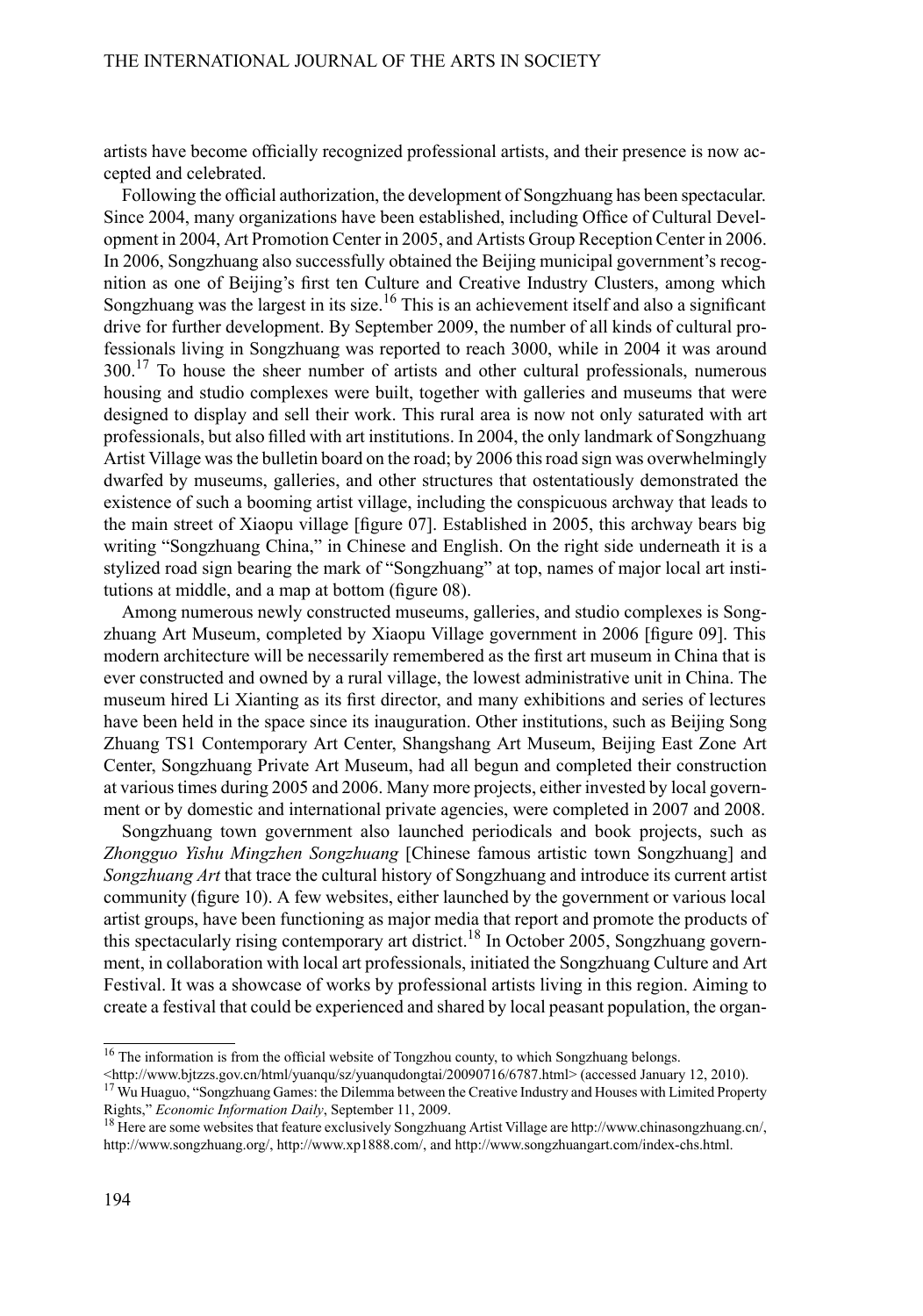izers arranged many activities to be held on the main street of Xiaopu. The Songzhuang Culture and Art Festival has been running annually ever since. In its second version in October 2006, the Festival was no longer limited to Songzhuang artists, but open to people from other parts of China as well as from abroad. To increase the scale and significance of the festival, the organizers designed more programs, including artshow, musical performance, symposium and forum, and open studio project. Many newly built museum and gallery spaces became sites of art exhibits as they partook in the festival, while other activities still took place on the street.

As a result of the successive constructing and programming, Songzhuang is now packed with art institutions, art events, and art works. Mixed with ambitious local officials and incoming investors, established critics and curators, hopeful artists, and amazed local peasants who have no previous experiences of art, Songzhuang is creating a miracle in China. In a couple of years, this former rural town has become a growing national and global center for contemporary art. According to a recent statistics, Songzhuang now boasts eighty-eight galleries, twelve art museums, four comprehensive websites, and more than seventy small and middle-scale enterprises serving the needs of artists and their clients.<sup>19</sup> Every year, art professionals—either affiliated with mainstream institutions or self-employed—from all over China and abroad come and organize conferences, exhibitions, fairs, and other cultural activities in this artist village. In a sense, it has established itself as a mainstream location and has entered the scope of popular culture in China. As stated in the introduction section of this paper, the village is now on the official maps that Beijing offers to its visitors.

With the heavy presence of official programs, many of which are market-oriented, Songzhuang Artist Village has experienced a rapid process of institutionalization, mixed with a tendency of commercialization. The process has fundamentally transformed the nature of this artist village. Its original identity as an autonomous community of independent artists has been consumed in the official efforts to regulate and thus better employ the economic potential of this art community. Many local artists have actually been absorbed into various committees and offices led by local officials who are in charge of cultural affairs. It is therefore safe to argue that the increasing support of local government towards the artist community comes hand in hand with a higher degree of systematic control and regulation towardsindividual artists and their activities. In a sense, the new development atSongzhuang is a mark of the rapid institutionalization and commercialization happening in this art community, which has prospered at the expense of being absorbed into the mainstream official system.

#### **Conclusion: A Model of Culture Industry**

The recent flourish of the artist community in Songzhuang town has brought spectacular economic returns to local residents and government, as wished by local officials who authorized all the programs to develop culture industry in this countryside. Xiaopu serves as the best example since it was the poorest village in Songzhuang town and the first among twentytwo villages in Songzhuang that accommodate artists.<sup>20</sup> Beginning as a small village with

<sup>&</sup>lt;sup>19</sup> Wu Huaguo, "Songzhuang Games: the Dilemma between the Creative Industry and Houses with Limited Property Rights."

 $20$  In all there are forty-seven villages in Songzhuang town.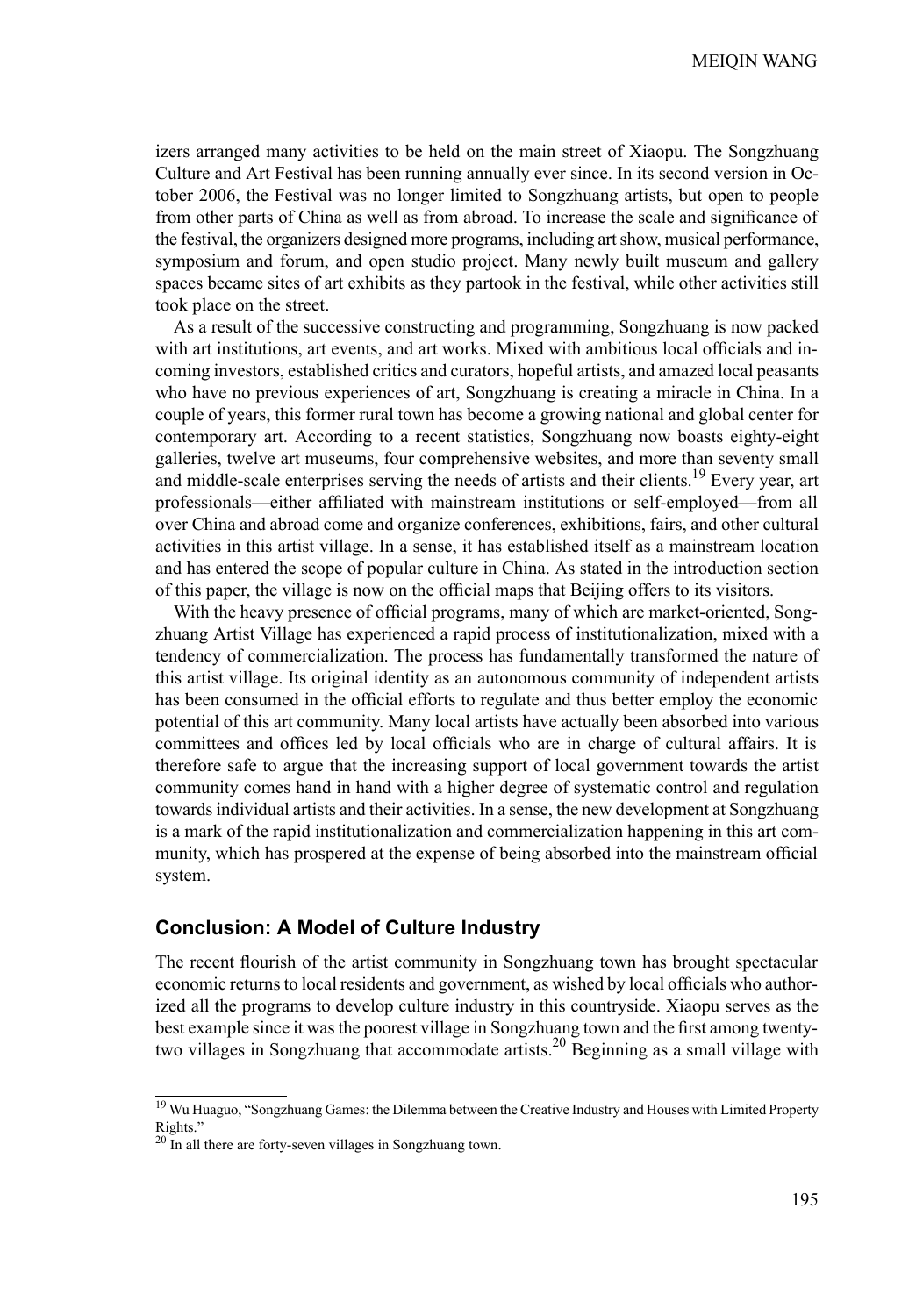503 households of about 1300 permanent peasant residents, Xiaopu in 1993 estimated an annual personal income of  $$439$  (RMB 3000).<sup>21</sup> In 1998 with the coming of many artists and the rising of small business serving the needs of artists, the number rose to \$806 (RMB  $5500$ .<sup>22</sup> Then a big jump of the annual personal disposable income occurred with the launch of the culture industry in Songzhuang and it reached \$2,096 (RMB143000) in 2009.<sup>23</sup> Accompanying the rise of personal income, the village government has also enjoyed rapid growth of fiscal revenue and has been able to greatly improve the living condition of the villagers with public projects such as new roads and streets, recreation centers, educational facilities, public sanitary facilities, and medical and welfare system. The improved living environment has contributed to the rising number of corporations, which has fundamentally transformed the economic structure of Xiaopu. Before 1999, the main economic mode in Xiaopu was agriculture, supported by two industries: a foundry and a chicken farm.<sup>24</sup> There are all gone now, replaced by more than one hundred and fifty small or mid-scale manufacturing and service industries, including auto parts, mechanical and electrical equipment, building and finishing materials, transportation and shipping, food supplies, clothing, frames, art supplies, printing, and many others.

As China as a whole is transforming itself from an agriculture society to an industrial one, what is going on at Xiaopu village and Songzhuang town at large bears special significance. Local officials involved in the process have gained nationwide recognition, in particular since economic achievement has now played a determinate role in evaluating the efficiency and success of the government. This economic-turn-political capital has also made local officials cultural celebrities. Through the constant coverage from mainstream media in China, this formerly unknown village and its equally unknown official administrators suddenly became well known culturally, economically, and politically. Besides, scholars from various fields have explored the indication and implication of Songzhuang phenomenon in relation to the development of third industry and green industry, the transformation of farmland into private and industrial land, new culture administration mode, investment and management, new rural life style, and such. In short, Songzhuang sets up a model for developing cultural industry and its significance resonates nationwide.

The story of Songzhuang is one with mixed efforts of economic, administrative, and marketing strategy of turning culture into capital. The new development here since 2004 demonstrates the increasing tolerance and flexibility of the Chinese government towards alternative culture and art in its response towards new economic needs. The transformation of the Songzhuang Artist Village shows the overwhelming power of the new government policy that is capable of turning an alternative and autonomous art community into a mainstream. This artist community has now become part of the new art establishment, in both institutional and market terms. Its initially self-marginalized and alternative existence is no longer meaningful since it is itself now a mainstream site for contemporary culture production.

<sup>&</sup>lt;sup>21</sup> Oiao Runling, "Following the Tide, Low Cost Investment Pushes the Development of Industries in Small Towns—Inspirations from Beijing Songzhuang Town's Culture Industry," *Business China*, no. 4, 2009, P63-66.

<sup>&</sup>lt;sup>22</sup> Hu Ruixian, "Thinking of Models of Transforming Collective-Owned Farmland into Land for Industrial Use," *Chinese Rural Economy*, iss.2 (2004): 20-25.

<sup>&</sup>lt;sup>23</sup> Wu Huaguo, "Songzhuang Games: the Dilemma between the Creative Industry and Houses with Limited Property Rights."

<sup>24</sup> Meng Jing, "Xiaopu Geography," *Life Week*, November 24, 2008; Zeng Yan, "Things Grow: Songzhuang 1994- 2000," *Life Week*, November 24, 2008.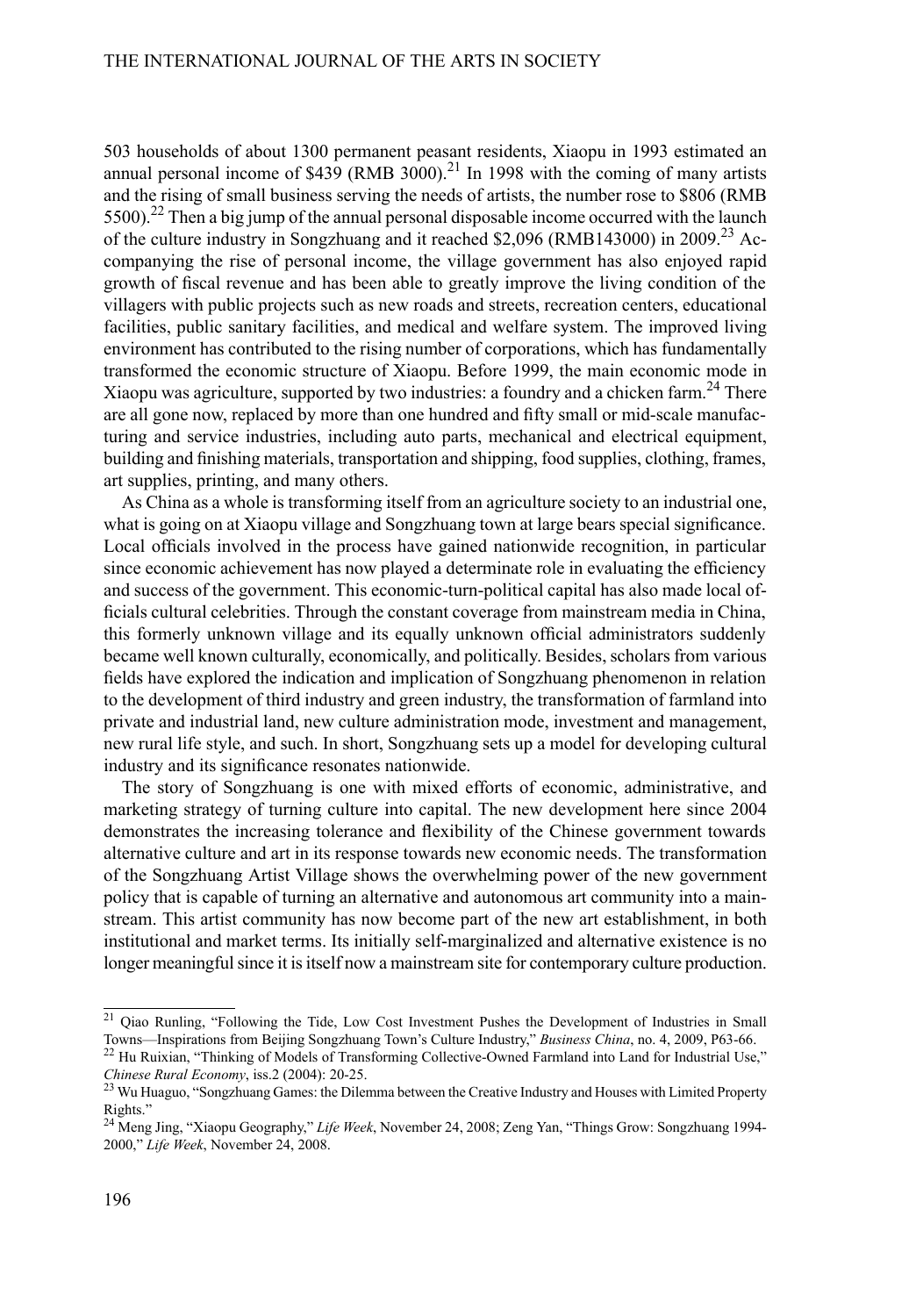With all the institutions of the art world, such as museums, galleries, associations, and centers, Songzhuang Artist Village has left behind its former identity as a naturally formed heaven of vagrant artists and has become an affirmative center for professional artists.



## **Illustrations**

Figure 01: The Location of Xiaopu Village in Beijing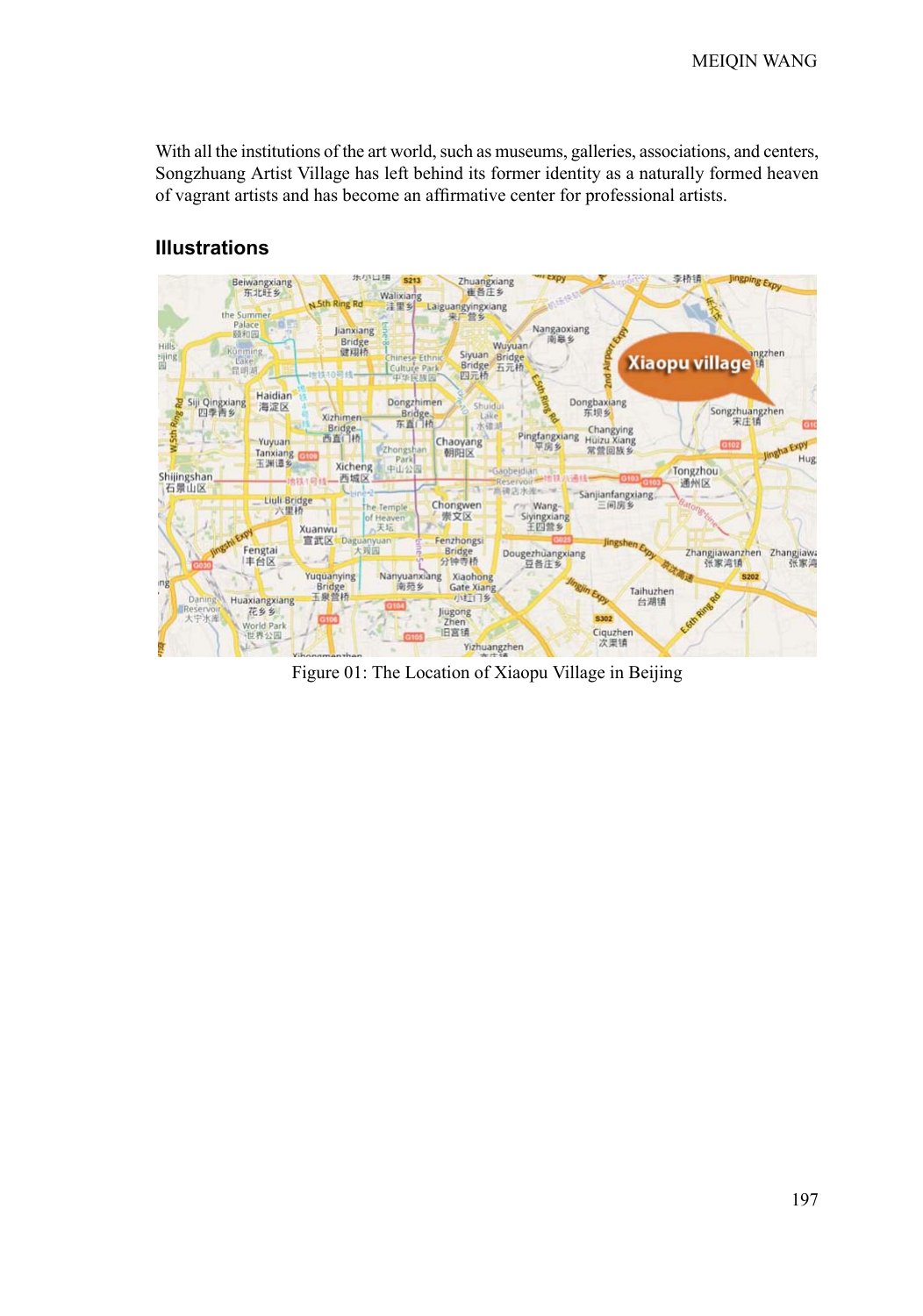

Figure 02: Road Signs, Sculpture, and Poster Board in Xiaopu Village



Figure 03: The Location of the Yuanmingyuan Artist Village in Beijing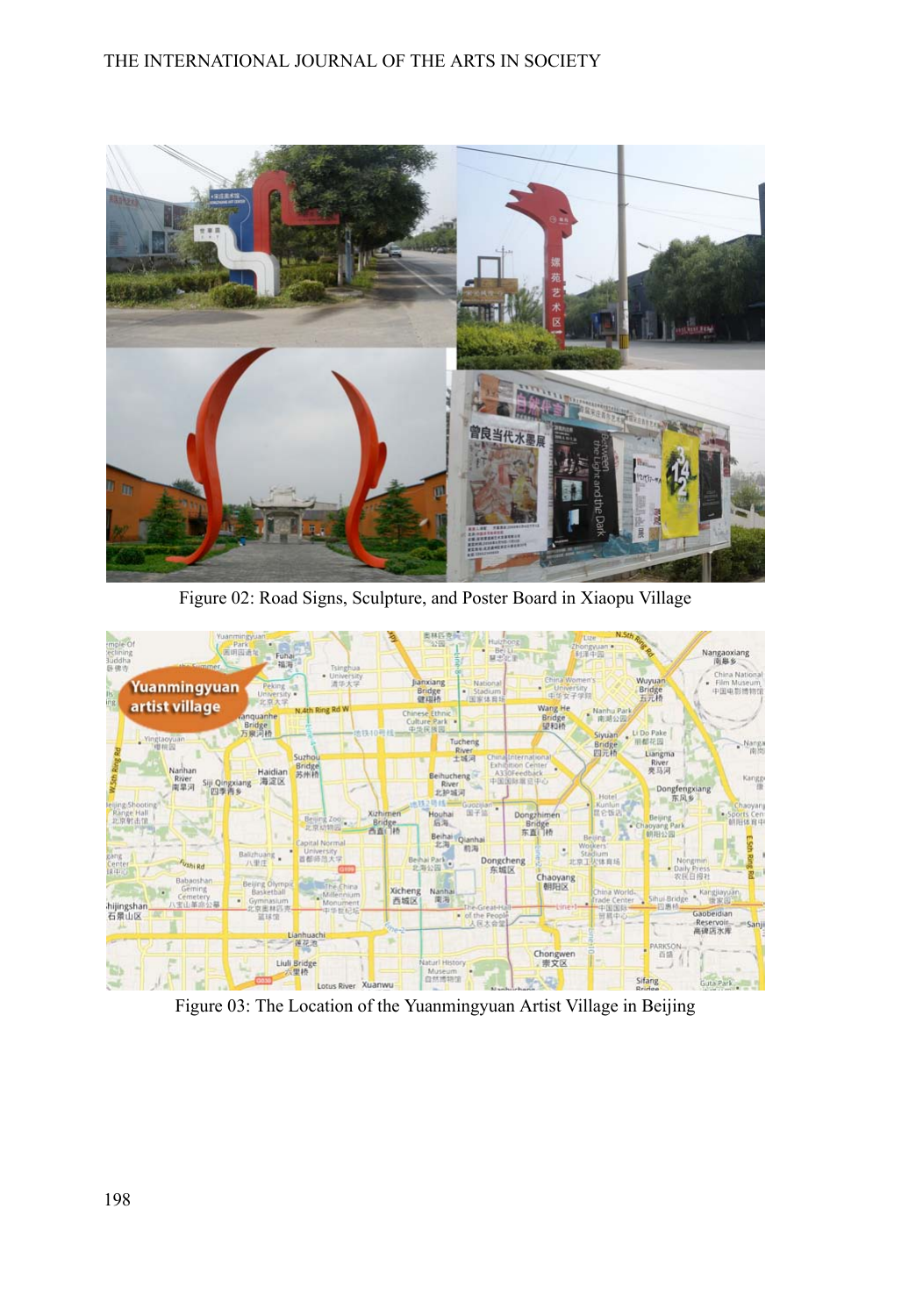

Figure 04: Fang Lijun, *Series II, No. 2*, 1992, Oil on Canvas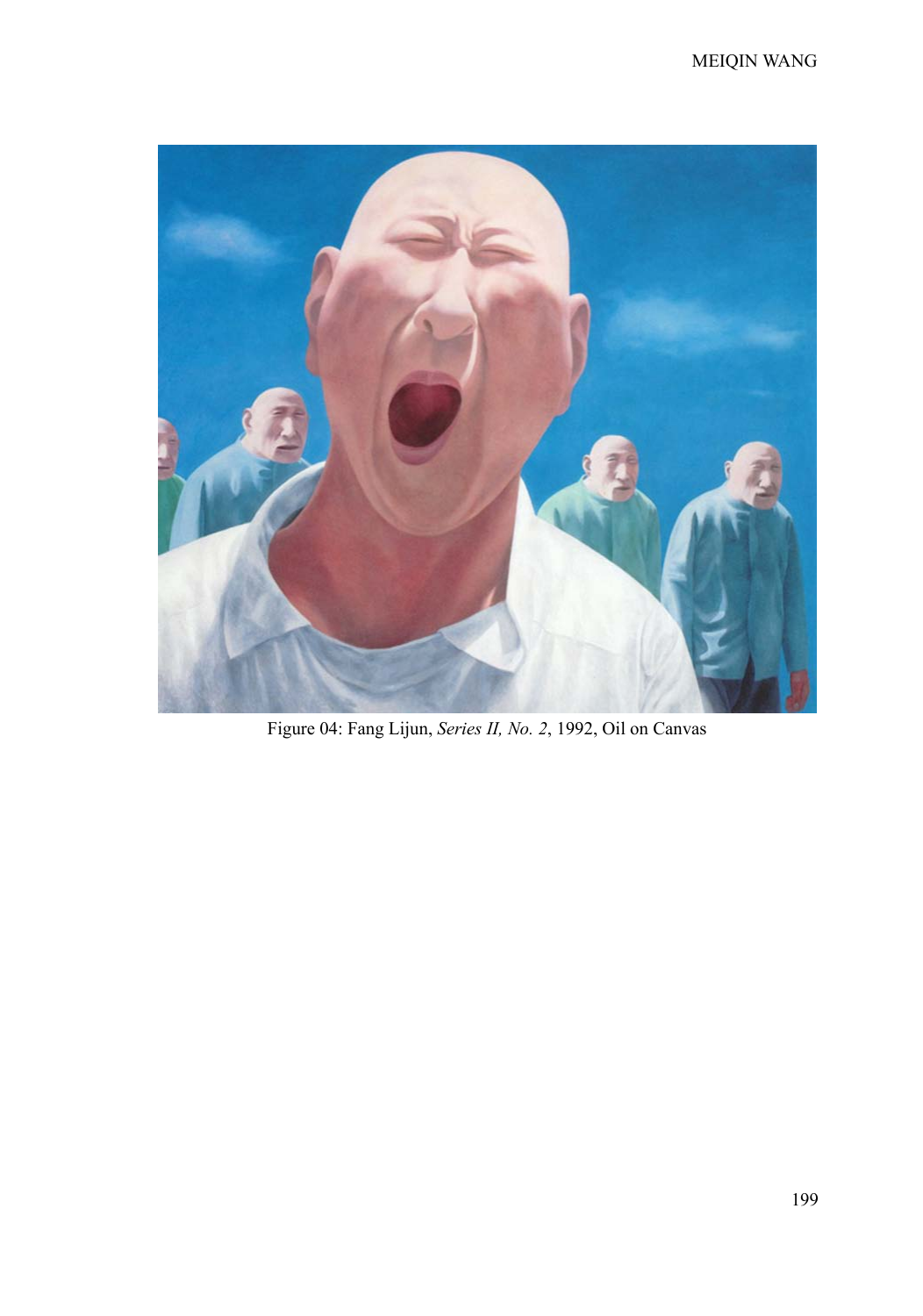

Figure 05: The Bulletin Board on the Road to Songzhuang Town with Headline "Welcome to [Song Village] Chinese Contemporary Artist Community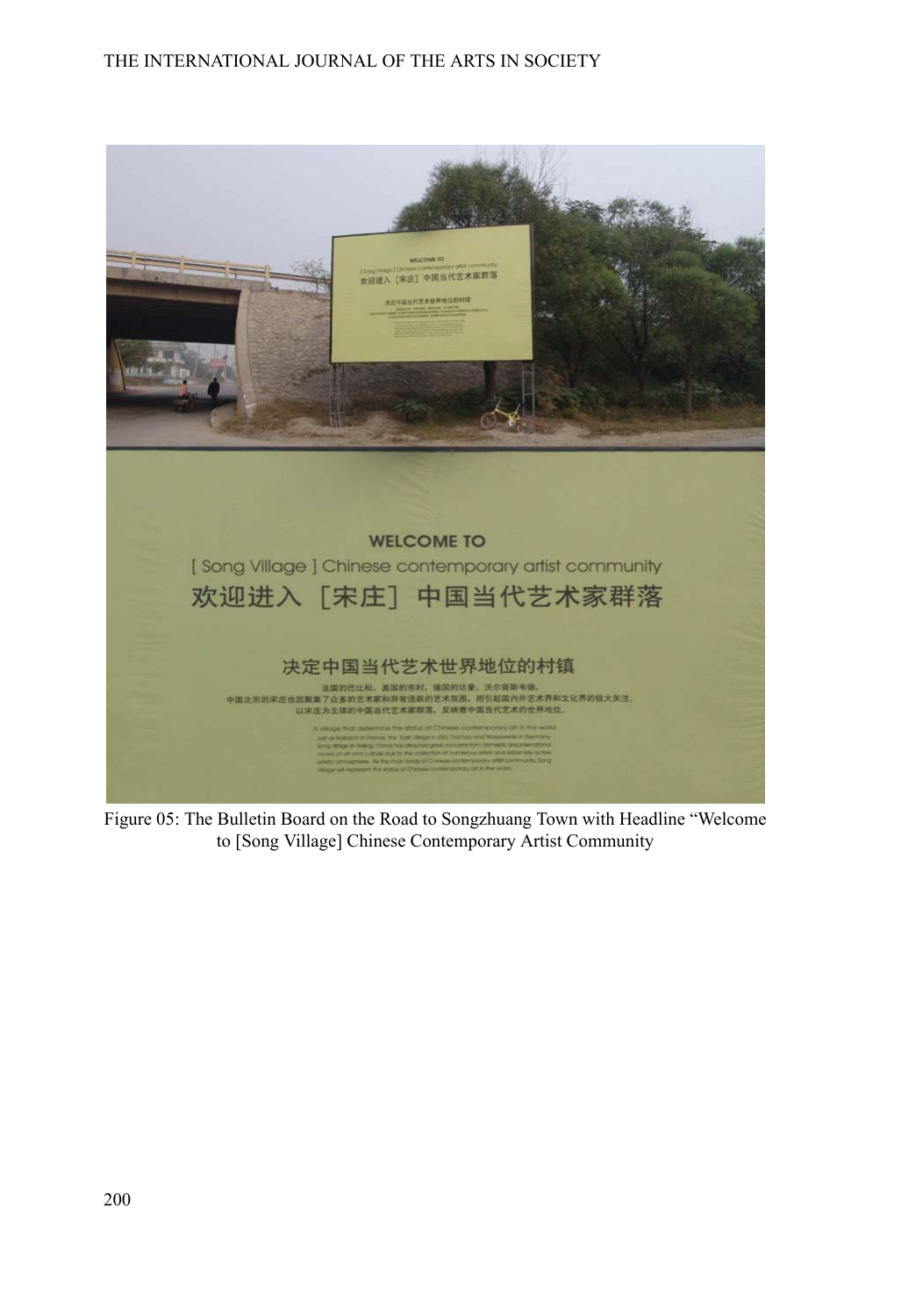

Figure 06: The Entrance View of the Artist Group Reception Center of Songzhuang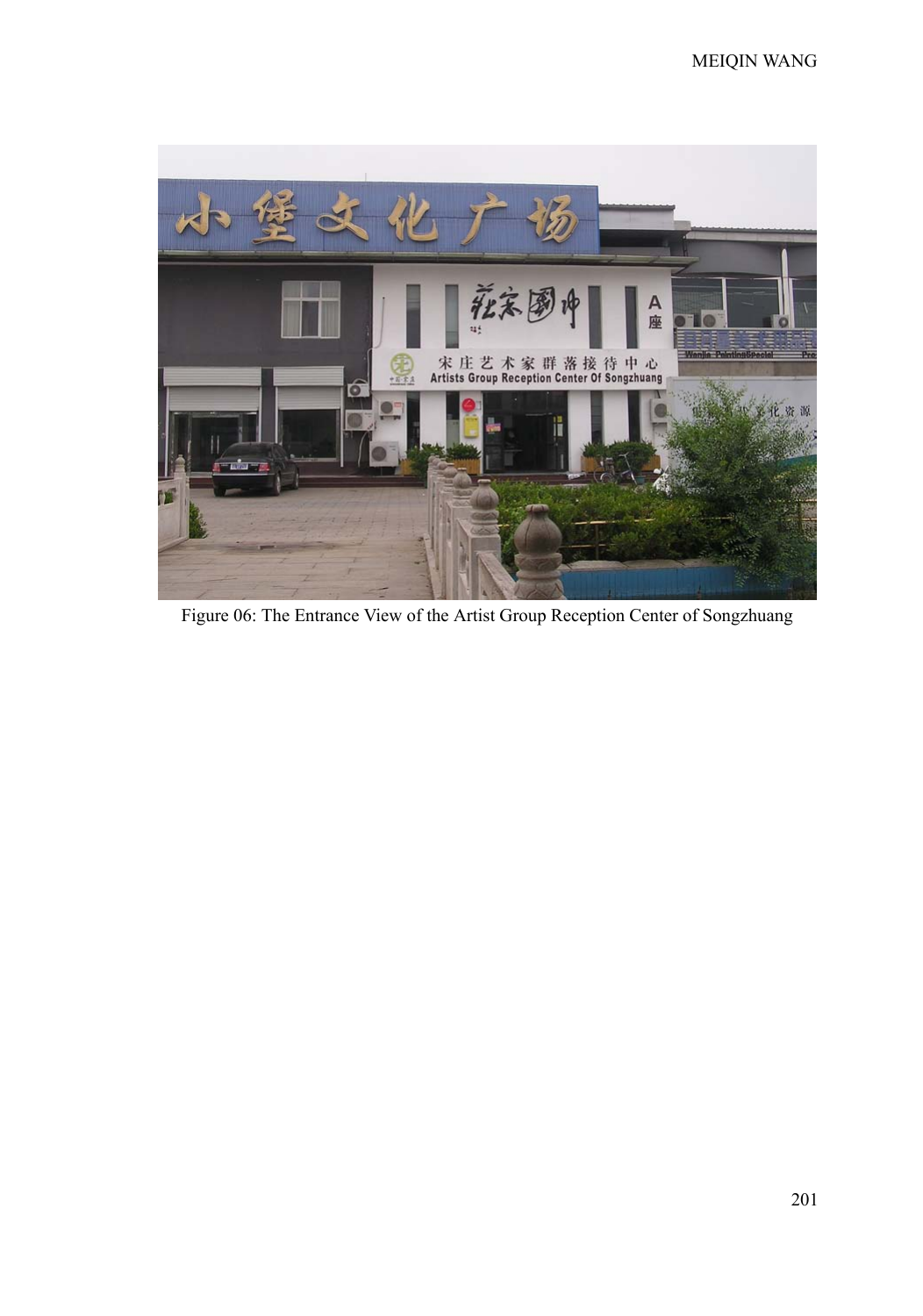

Figure 07: The Archway with "SongZhuang China" that Crosses over the Main Street Leading to Xiaopu Village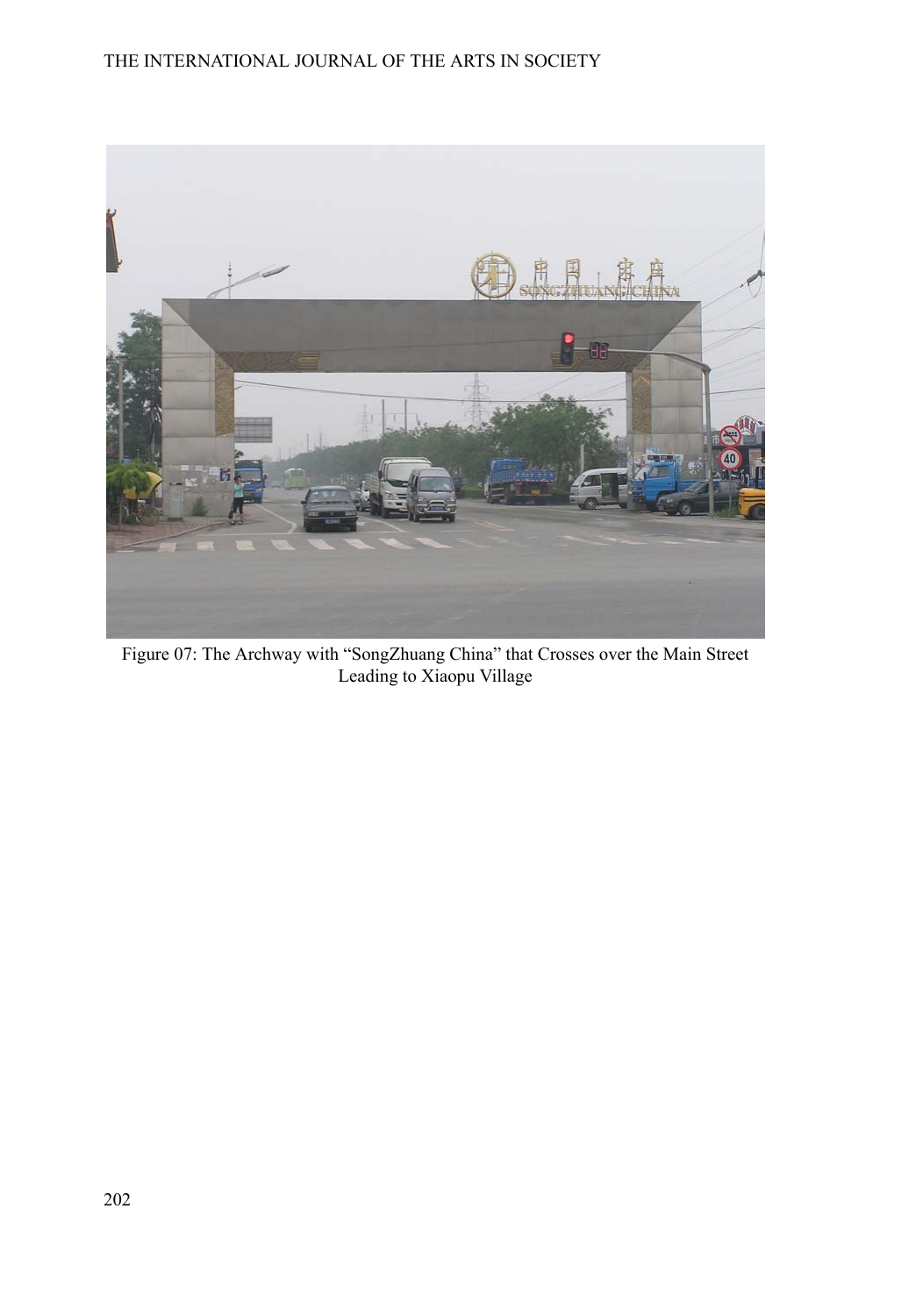

Figure 08: Road Sign by the Archway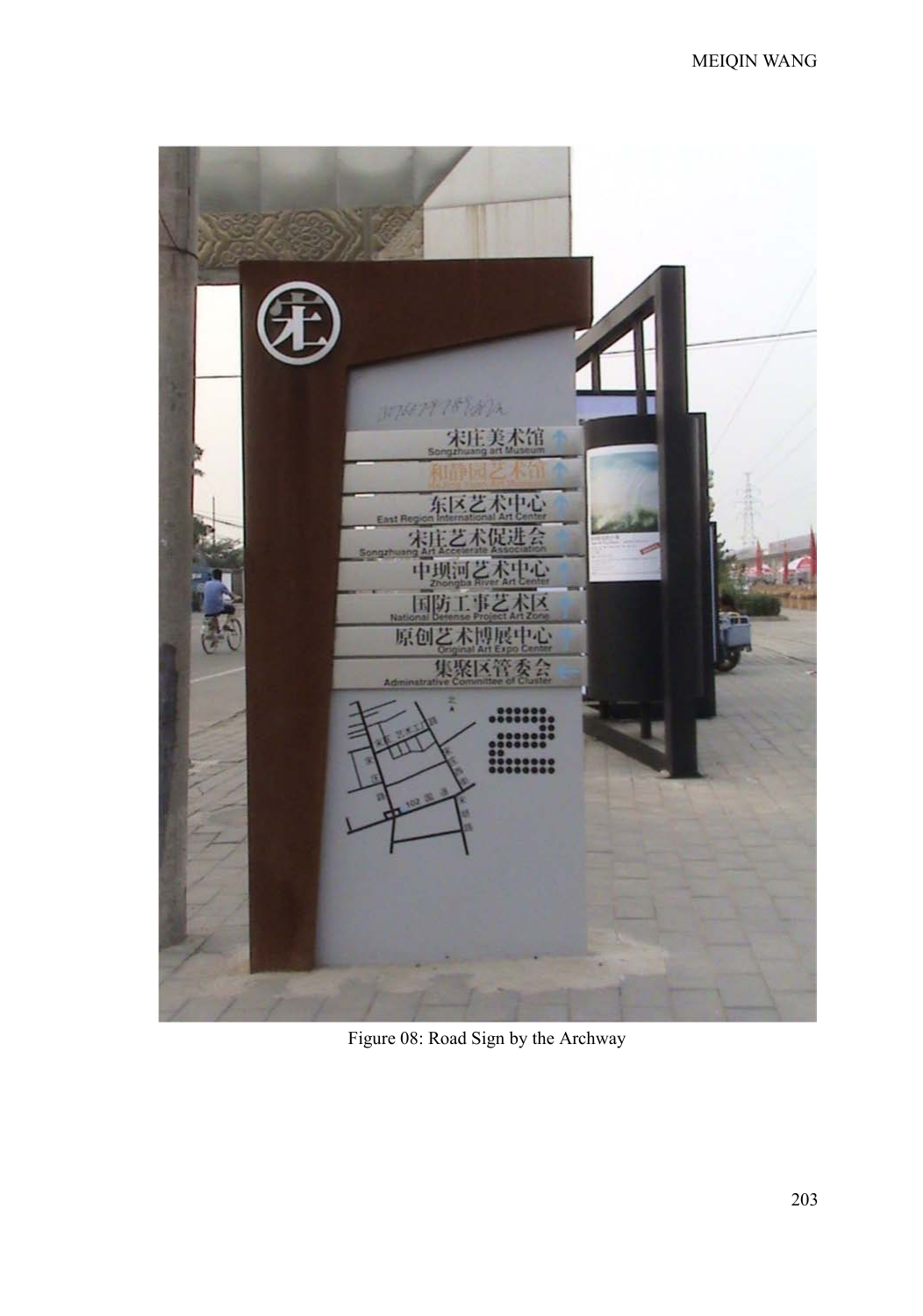

Figure 09: Exterior View of the Songzhuang Art Museum